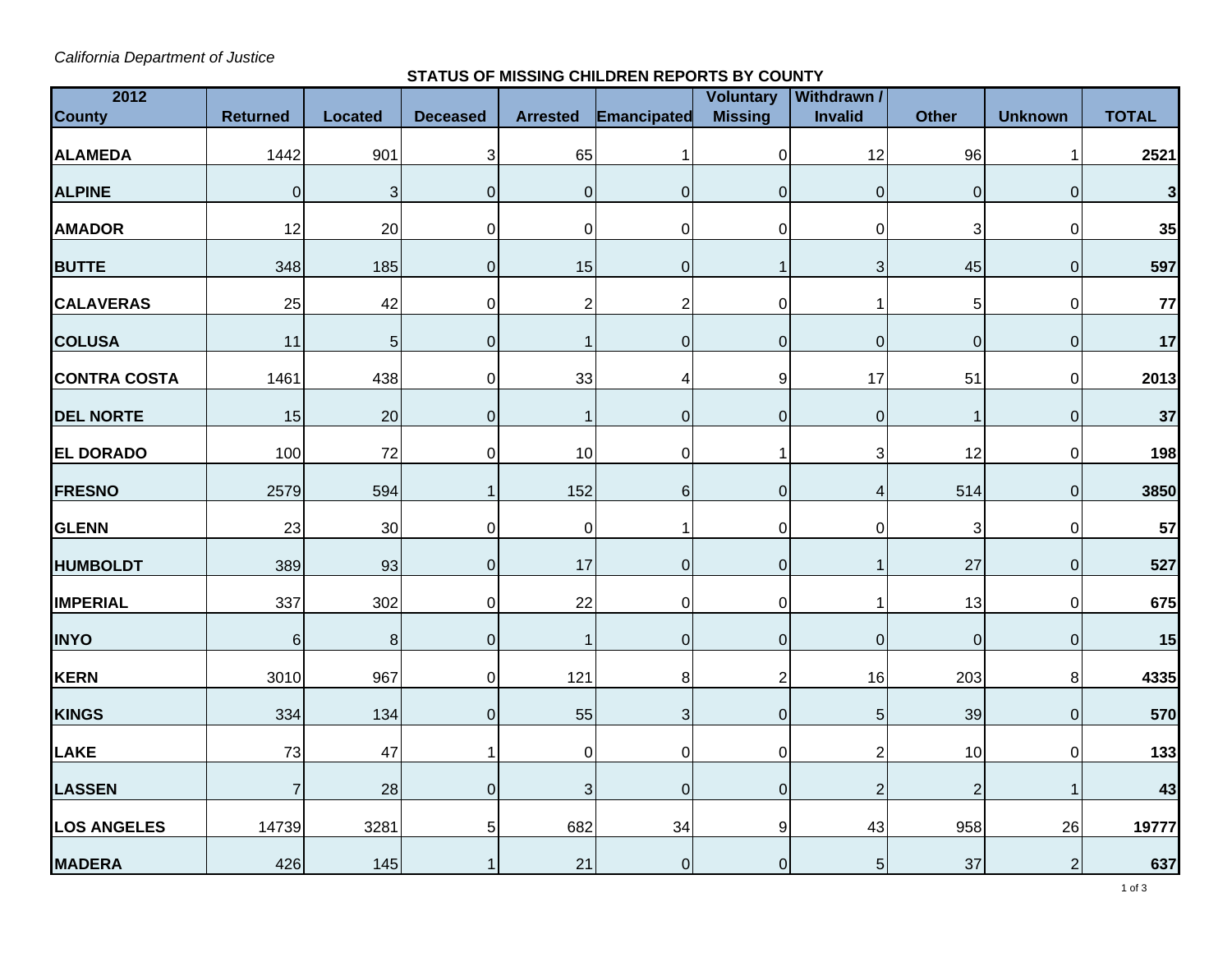*California Department of Justice* 

## **STATUS OF MISSING CHILDREN REPORTS BY COUNTY**

| 2012                   |                 |                |                 |                 |                  | <b>Voluntary</b> | <b>Withdrawn /</b> |              |                |              |
|------------------------|-----------------|----------------|-----------------|-----------------|------------------|------------------|--------------------|--------------|----------------|--------------|
| <b>County</b>          | <b>Returned</b> | <b>Located</b> | <b>Deceased</b> | <b>Arrested</b> | Emancipated      | <b>Missing</b>   | <b>Invalid</b>     | <b>Other</b> | <b>Unknown</b> | <b>TOTAL</b> |
| <b>MARIN</b>           | 139             | 76             | $\overline{0}$  | 11              | $\mathbf 0$      | $\pmb{0}$        | 3                  | 8            | $\overline{0}$ | 237          |
| <b>MARIPOSA</b>        | 13              | 25             | $\overline{0}$  | 1               | 3                | $\pmb{0}$        | $\mathbf{0}$       | $\mathbf 0$  | $\mathbf 0$    | 42           |
| <b>MENDOCINO</b>       | 77              | 79             | $\overline{0}$  | 8               | 0                | $\pmb{0}$        |                    | 11           | 0              | 176          |
| <b>MERCED</b>          | 711             | 424            | $\mathbf 1$     | 60              | 3                | $\mathbf{1}$     | 93                 | 42           | $\overline{0}$ | 1335         |
| <b>MODOC</b>           | $\overline{2}$  | 13             | $\overline{0}$  | $\mathbf 0$     | 0                | $\pmb{0}$        | 0                  | 1            | $\overline{0}$ | 16           |
| <b>MONO</b>            | 3               | $\overline{4}$ | $\overline{0}$  | $\mathbf 0$     | 0                | $\pmb{0}$        | $\overline{2}$     | 1            | $\overline{0}$ | 10           |
| <b>MONTEREY</b>        | 557             | 156            | $\overline{0}$  | 22              | 1                | $\pmb{0}$        | 0                  | 52           | $\overline{0}$ | 788          |
| <b>NAPA</b>            | 162             | 23             | $\overline{0}$  | 15              | $\mathbf{1}$     | $\mathbf 0$      |                    | 6            | $\overline{0}$ | 208          |
| <b>NEVADA</b>          | 96              | 121            | $\overline{0}$  | 16              | 0                | $\mathbf 0$      | 0                  | 15           | 1              | 249          |
| <b>ORANGE</b>          | 3192            | 1018           | $\mathbf{2}$    | 178             | 4                | 17               | $6\phantom{1}$     | 315          | $\sqrt{5}$     | 4737         |
| <b>PLACER</b>          | 260             | 257            | $\overline{0}$  | 24              | 0                | $\pmb{0}$        | 57                 | 62           | 29             | 689          |
| <b>PLUMAS</b>          | $\overline{c}$  | 13             | $\overline{0}$  | $\mathbf 0$     | $\boldsymbol{0}$ | $\pmb{0}$        | $\mathbf 0$        | 1            | $\overline{0}$ | 16           |
| <b>RIVERSIDE</b>       | 4228            | 1486           | $\mathfrak{S}$  | 131             | 18               | 1                | 15                 | 157          | $\overline{2}$ | 6041         |
| <b>SACRAMENTO</b>      | 4871            | 932            | 8               | 225             | $\overline{c}$   | 20               | 20                 | 267          | 18             | 6363         |
| <b>SAN BENITO</b>      | 68              | 49             | $\overline{0}$  | 3               | 0                | $\mathbf{1}$     | 0                  | 9            | $\mathbf 0$    | 130          |
| <b>SAN BERNARDINO</b>  | 3375            | 1179           | 3 <sup>1</sup>  | 84              | 17               | 4                | 49                 | 322          | 1              | 5034         |
| <b>SAN DIEGO</b>       | 4126            | 1268           | $\overline{1}$  | 75              | 10               | $\mathbf{1}$     | 44                 | 211          |                | 5737         |
| <b>SAN FRANCISCO</b>   | 670             | 388            | $\mathbf{1}$    | 37              | $\mathbf{1}$     | $\mathbf{1}$     |                    | 17           | $\overline{0}$ | 1116         |
| <b>SAN JOAQUIN</b>     | 1811            | 514            | $\overline{3}$  | 65              | 1                | $\pmb{0}$        | 9                  | 140          | 3 <sup>1</sup> | 2546         |
| <b>SAN LUIS OBISPO</b> | 248             | 190            | $\mathbf{1}$    | 31              | 0                | $\overline{O}$   | 2                  | 26           | $\overline{9}$ | 507          |